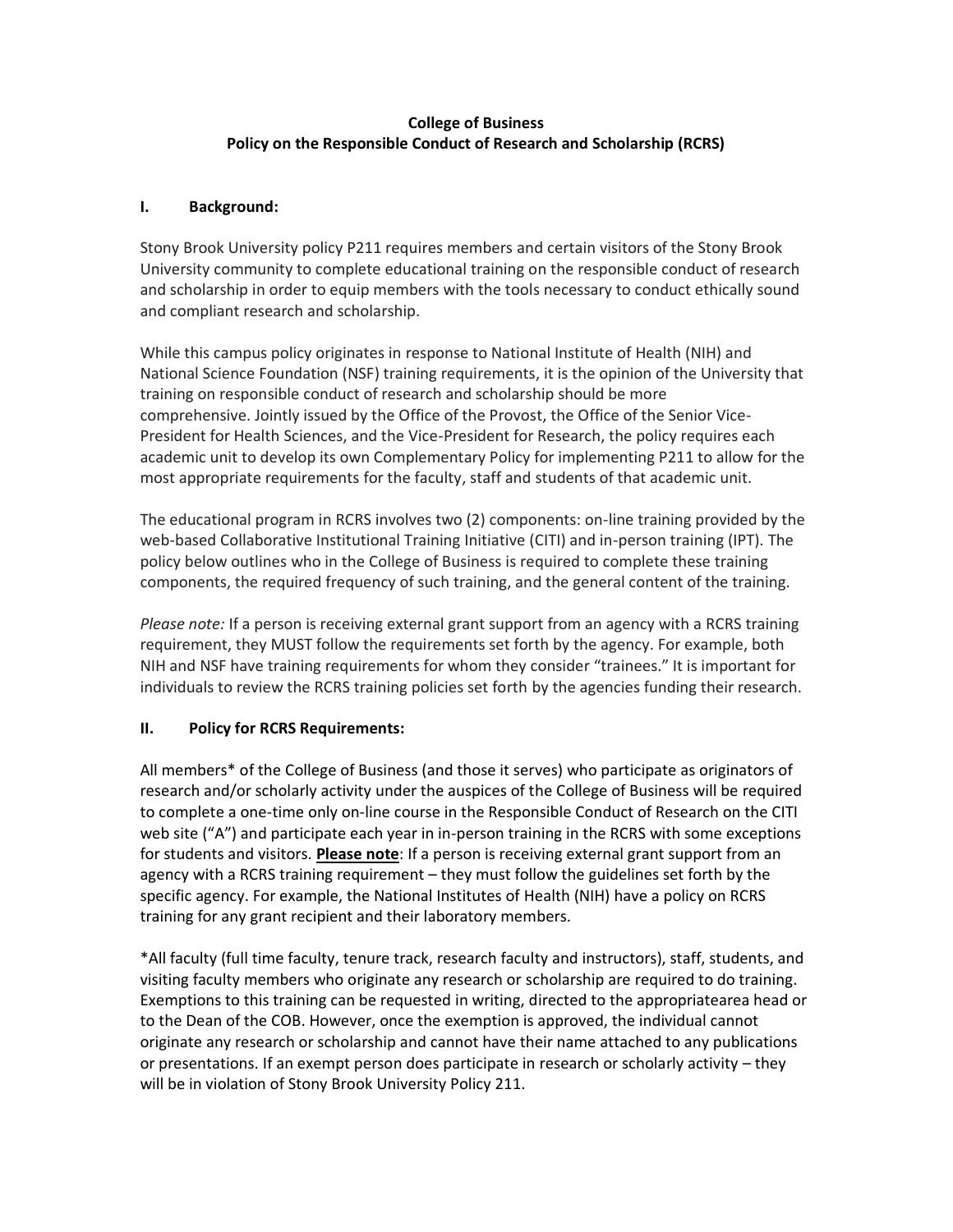#### A. On-line CITI training.

Please see Appendix A.

#### B. In-person training in the Responsible Conduct of Research and Scholarship.

Depending on their level of research activity, members\*\* of the College of Business (and those it serves) who participate as originators of research and/or scholarly activity under the auspices of the College of Business may be required to participate in in-person RCRS training for one-hour per year for each year that they are involved in research activities (aside from being a subject).

### \*\* Graduate and Under-Graduate Students:

All Graduate and Under-Graduate Students (MS or MBA) who are administering research protocols (e.g., collect data) must complete the On-line CITI training requirement. In addition, students who work on supervised research projects for a thesis are required to participate in in-person RCRS training for one-hour per year for each year that they are involved in research activities (aside from being a subject).

### Faculty:

All faculty who participate as originators of research and/or scholarly activity under the auspices of the College of Business will be required to complete a one-time only on-line course in the Responsible Conduct of Research on the CITI web site ("A"). Faculty members who maintain an active research laboratory/program will also have to participate in 1-hour of in-person training each year. Faculty members (such as some full-time faculty and instructors) who do not engage in research/scholarly activities are still required to complete the on-line course in RCRS.

# Staff:

Any staff member that conducts research, such as the Behavioral Laboratory support person or Director, will participate in only 1-hour of in-person training each year.

### College of Business visitors:

Individuals who are visiting scholars and who intend to conduct research for less than 1 year, are not required to participate in in-person training. However, if such a visitor conducts research for more than one calendar year; they will be required to participate in 1-hour of inperson training each year. They must also show proof that they have completed an on-line CITI training at their home University.

After completion of in-person training in RCRS, participants' names will be added to the RCRS compliance training database by the Director of the subject pool at the COB, administered by the SBU Office of Research Compliance.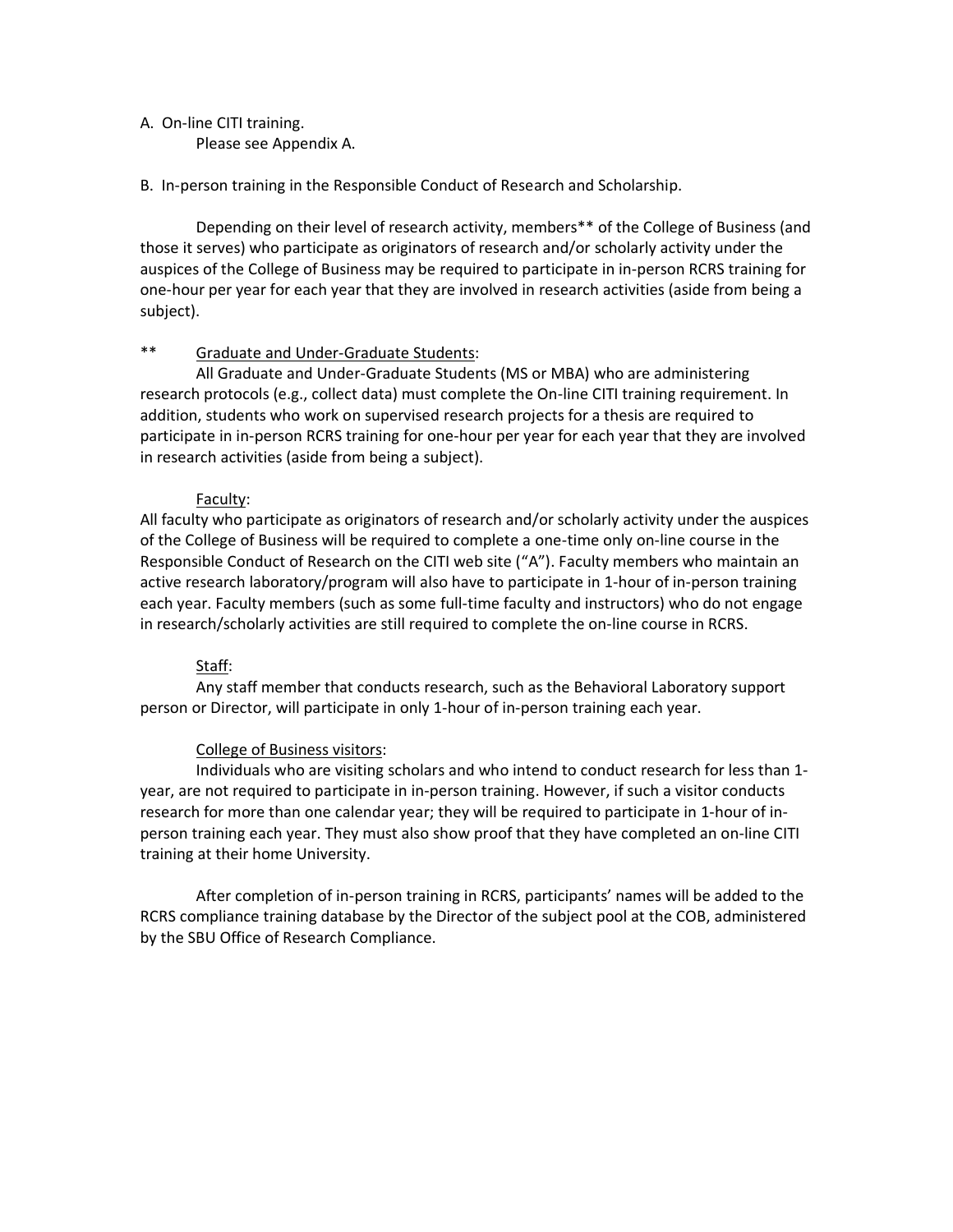# **Appendix A: Instructions for accessing the CITI on-line training**

### **A. How to log onto the CITI Program to complete the on-line training**

- 1. Go to [https://www.citiprogram.org](https://www.citiprogram.org/)
- 2. On the upper right side of the screen, click "Log In"
- 3. Directly below the CITI Program logo, click "Log In Through My Institution"
- 4. Find and click on "SUNY University at Stony Brook"
- 5. Enter your Stony Brook NetID and Password

### **B. How to find the required CITI course**

- 1. The main menu on the page will have a top bar that says "SUNY University at Stony Brook Courses." Click on this blue bar.
- 2. Under the heading of "My Learner Tools" the first option is "Add a Course." Click on this option.
- 3. The next page will have several options on the menu. Click on the first box, next to the words "I want to complete an RCR Course at this time." Do not be concerned by the note that states that the course does not satisfy SBU Human Subjects training requirements.
- 4. Click "Next" on the bottom of the web page
- 5. Click on the "Basic course" button. Then click "Next" on the bottom of the page.
- 6. You will reach a page that tells you to choose the course mostly related to your discipline.
- 7. Click on the box which is appropriate for your type of research.
	- a. Click on the box next to the 2<sup>nd</sup> option on the list: "The Social and Behavioral Sciences Course in the RCR". Then click "Next" at the bottom of the page.
	- b. Choice 1 –click next to the 1st option on the list: "Biomedical Sciences Course in the RCR". Then click "Next" at the bottom of the page.

### **C. How to find and download your completion certificate for the CITI training program**

- 1. Once you have logged in to the CITI program website (see instructions in Part A) look for the menu bar across the top of the web page. Click on "My Reports"
- 2. You will see a list of the courses you have completed. Look for the heading "Responsible Conduct of Research in the Biomedical Sciences or Responsible Conduct of Research in the Social and Behavioral Sciences."
- 3. Once you have identified the course, look to the right side of the screen.
- 4. Under the column labelled "Completion Report," click on "View/Print". There will be a download-button on the top right of the screen (next to the icon of a printer). Download this PDF document and save it in your records.
- 5. If you are a student, upload your PDF document to the corresponding assignment on your course's Blackboard page.
- 6. For all others, using your stonybrook.edu email address, e-mail the PDF of the completion report to the appropriate administrator as specified in the policy.

### Congratulations!

You have completed the Collaborative Institutional Training Initiative (CITI program)